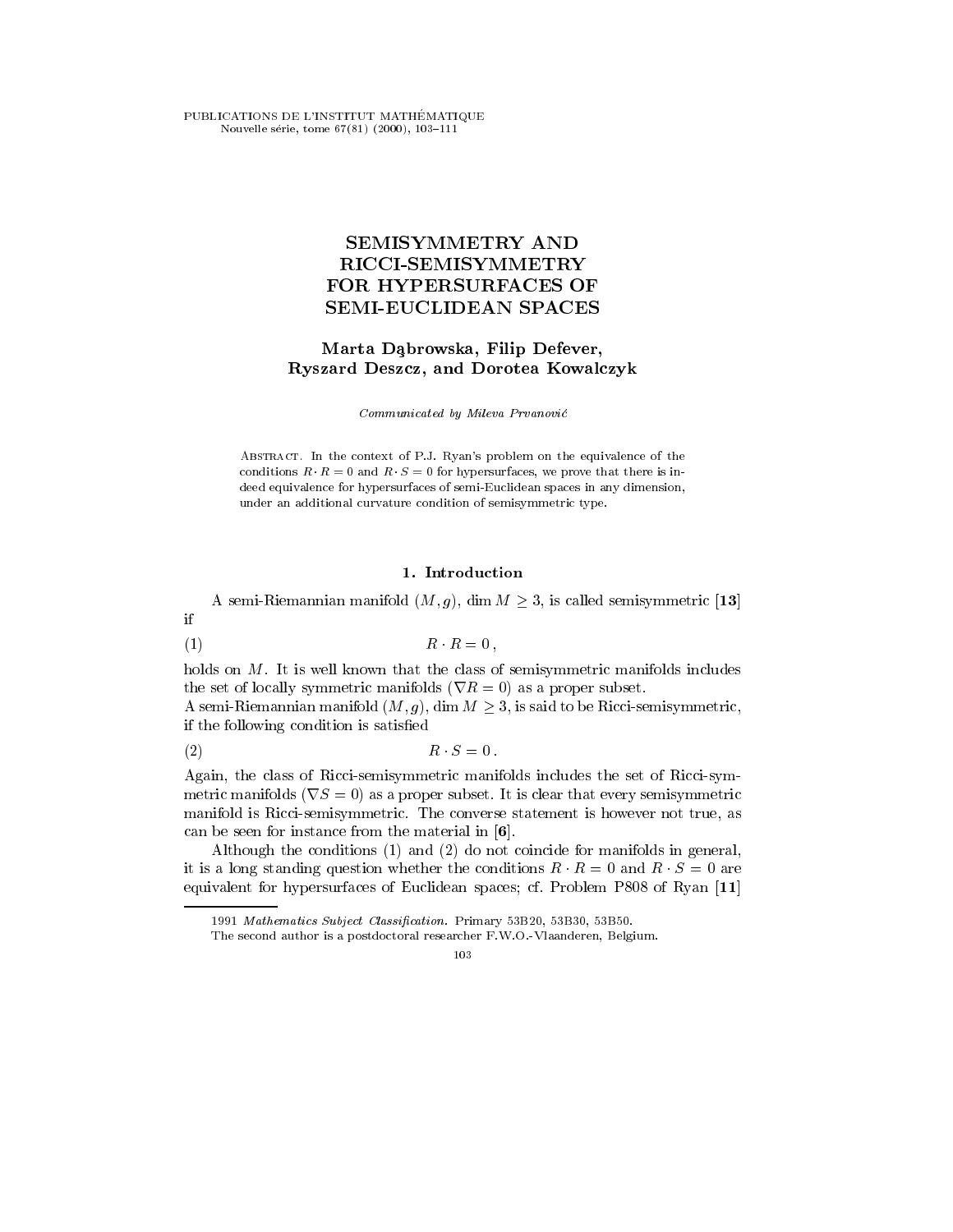and references therein. Whereas for  $n = 3$  this equivalence follows immediately, for  $n > 3$  we have the following results. It had been proved in [12] that (1) and (2) are equivalent for hypersurfaces which have positive scalar curvature in a Euclidean space  $\mathbb{E}^n \to \mathbb{E}$ ,  $n > 3$ . In [10] this result was generalized to hypersurfaces of a Euchdean space  $\mathbb{E}^{n+1},\;n\geq 3,\;$  which have nonnegative scalar curvature and also to hypersurfaces of constant scalar curvature.  $[10]$  also proves that  $(1)$  and (2) coincide for hypersurfaces of Riemannian space forms with nonzero constant sectional curvature. Further, in  $[9]$  it was proved that  $(1)$  and  $(2)$  are equivalent for hypersurfaces of a Euclidean space  $\mathbb{E} \rightarrow n \geq 3$ , under the additional global condition of completeness. In [2], it has been shown that the conditions (1) and  $(2)$  are equivalent for hypersurfaces of the Euclidean space  $\mathbb E$  . In [1] a negative answer to the above mentioned question was given for hypersurfaces of a Euclidean space  $\mathbb{E}^{n+1}$ ,  $n \geq 5$ . Indeed, [1] gives an example of a hypersurface  $M^{\circ}$  of  $\mathbb{E}^{\circ}$  which satisfies  $R \cdot S = 0$ , but which is not semisymmetric; this proves that both concepts are not equivalent for hypersurfaces of Euclidean spaces in general.

Although the fundamental question has now been solved, a number of new questions can be raised. Indeed, one may e.g. ask for a classication of the Riccisemisymmetric hypersurfaces of the Euclidean spaces which are not semisymmetric. One can also consider the more general problem, whether (1) and (2) are equivalent for hypersurfaces of a semi-Riemannian space form  $N^{n+1}(c)$ . For example, [3] proves that there is indeed equivalence for all hypersurfaces of a 5-dimensional semi-Riemannian space form, thus generalizing the result of  $[2]$ ; in  $[4]$  it was shown that (1) and (2) are equivalent for Lorentzian hypersurfaces of a Minkowski space  $\mathbb{E}_1^{n+1}$ ,  $n \geq 4$ . [4] also proves that (1) and (2) are equivalent for para-Kähler hypersurfaces of a semi-Euclidean space  $\mathbb{E}_s^{2m+1}$ ,  $m\geq 2$ .

In order to tackle such questions, it is necessary to pursue more insight into the differences and look for an improved description and characterisation of the similarities of such hypersurfaces; one possibility for doing so is searching for sufficient conditions on hypersurfaces for both concepts (1) and (2) to be equivalent; at the same time, this narrows down the set of hypersurfaces where differences can occur. In this respect, [5] proved that (1) and (2) are equivalent for hypersurfaces of a  $\operatorname{sem}\nolimits$ -Euchdean space  $\mathbb{E}_s$  — which satisfy the curvature condition of pseudosymmetric type  $C \cdot C = LQ(g, C)$ . In the present paper, we prove a similar result w.r.t. a supplementary condition of semisymmetric type; more precisely:

THEOREM 1.1. For hypersurfaces of a semi-Euclidean space  $\mathbb{E}_s^{n+1}$ ,  $n \geq 4$ , which satisfy the curvature condition  $C \cdot R = 0$ , the conditions of semisymmetry and Riccisemisymmetry are equivalent.

#### 2. Preliminaries

Let  $(M, g)$ ,  $n = \dim M \geq 3$ , be a connected semi-Riemannian manifold of class  $C^{\infty}$  and let  $\nabla$  be its Levi-Civita connection. We define on M the endomorphisms  $X \wedge_A Y$ ,  $\mathcal{R}(X, Y)$  and  $\mathcal{C}(X, Y)$  by

$$
(X \wedge_A Y)Z = A(Y, Z)X - A(X, Z)Y,
$$
  

$$
\mathcal{R}(X, Y)Z = \nabla_X \nabla_Y Z - \nabla_Y \nabla_X Z - \nabla_{[X, Y]} Z,
$$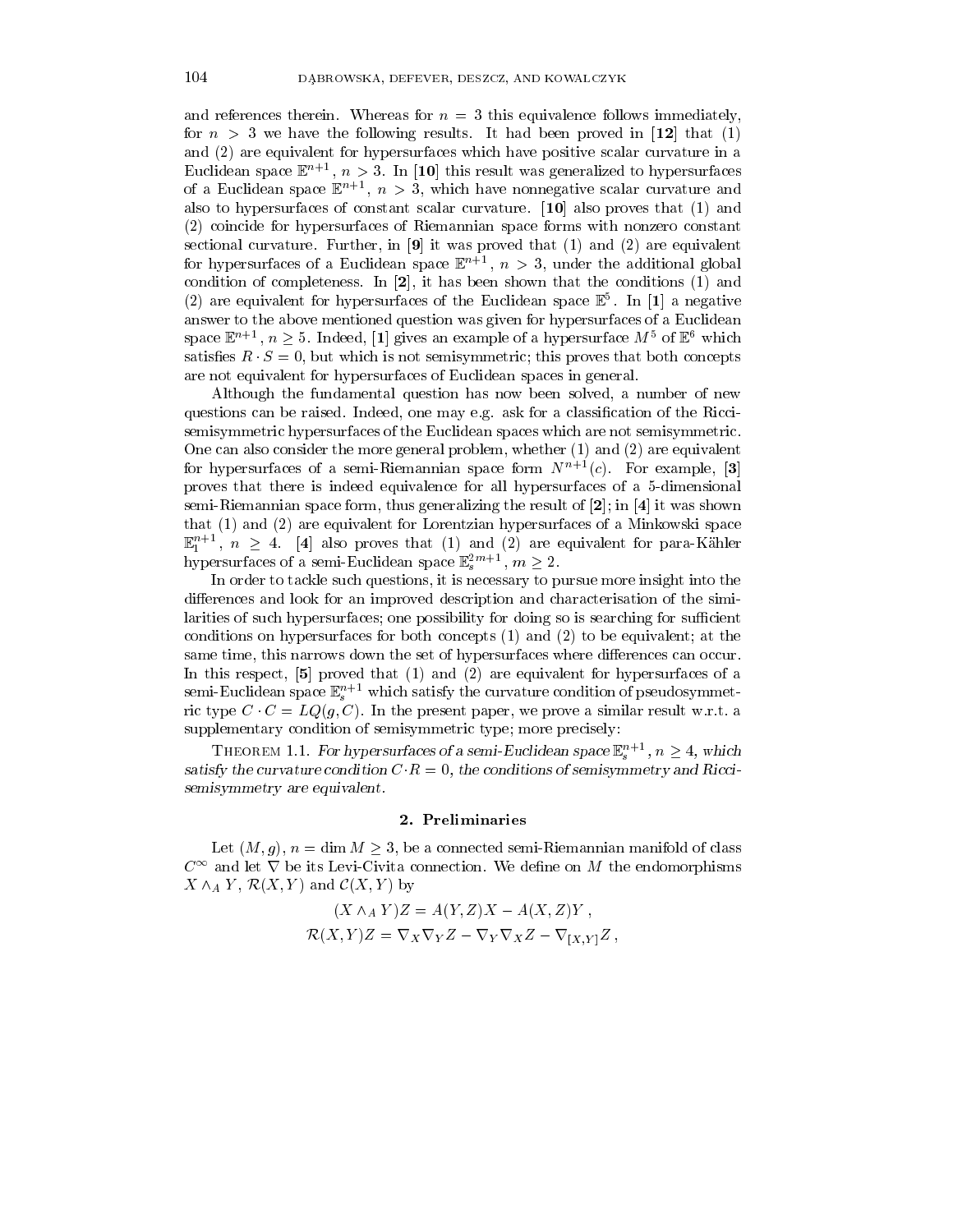the contract of the contract of the contract of the contract of the contract of

$$
\mathcal{C}(X,Y) = \mathcal{R}(X,Y) - \frac{1}{n-2} \Big(X \wedge_g \mathcal{S}Y + \mathcal{S}X \wedge_g Y - \frac{\kappa}{n-1}X \wedge_g Y\Big),
$$

where the Ricci operator S is defined by  $S(X, Y) = g(X, SY)$ , S is the Ricci tensor,  $\kappa$  the scalar curvature, A a symmetric (0,2)-tensor and  $X, Y, Z \in \Xi(M)$ ,  $\Xi(M)$  being the Lie algebra of vector fields of M. Next, we define the tensor G, the Riemann-Christoffel curvature tensor  $R$  and the Weyl conformal curvature tensor C of  $(M, g)$  by

$$
G(X_1, X_2, X_3, X_4) = g((X_1 \wedge_g X_2)X_3, X_4),
$$
  
\n
$$
R(X_1, X_2, X_3, X_4) = g(\mathcal{R}(X_1, X_2)X_3, X_4),
$$
  
\n
$$
C(X_1, X_2, X_3, X_4) = g(\mathcal{C}(X_1, X_2)X_3, X_4).
$$

For a  $(0, k)$ -tensor T,  $k > 1$ , and a symmetric  $(0, 2)$ -tensor A, we define the  $(0, k+2)$ tensors  $R \cdot T$  and  $Q(A, T)$  by

$$
(R \cdot T)(X_1, \ldots, X_k; X, Y) = (\mathcal{R}(X, Y) \cdot T)(X_1, \ldots, X_k)
$$
  
=  $-T(\mathcal{R}(X, Y)X_1, X_2, \ldots, X_k) - \cdots - T(X_1, \ldots, X_{k-1}, \mathcal{R}(X, Y)X_k),$   
 $Q(A, T)(X_1, \ldots, X_k; X, Y) = ((X \wedge_A Y) \cdot T)(X_1, \ldots, X_k)$   
=  $-T((X \wedge_A Y)X_1, X_2, \ldots, X_k) - \cdots - T(X_1, \ldots, X_{k-1}, (X \wedge_A Y)X_k).$ 

Putting in the above formulas  $T = R$ ,  $T = S$ ,  $T = C$  or  $T = G$  and  $A = g$  or  $A = S$ , we obtain the tensors  $R \cdot R$ ,  $R \cdot S$ ,  $R \cdot C$ ,  $Q(g, R)$ ,  $Q(g, C)$ ,  $Q(S, R)$ , and  $Q(S, C)$  respectively. The tensors  $C \cdot R$  and  $C \cdot C$  we define in the same way as the tensor  $R \cdot R$ ; the tensor  $C \cdot S$  is defined in the same way as the tensor  $R \cdot S$ . The  $(0, 2)$ -tensor  $S^2$  is defined by  $S^2(X, Y) = S(SX, Y), X, Y \in E(M)$ .

A semi-Riemannian manifold  $(M, g)$ ,  $n \geq 3$ , is said to be semisymmetric [13] if  $R \cdot R = 0$  holds on M. Curvature conditions involving tensors of the form  $R \cdot T$ only are called curvature conditions of semisymmetric type; other examples are e.g. the Ricci-semisymmetric space  $(R \cdot S = 0)$ .

Manifolds satisfying curvature conditions involving tensors of both the form R T and  $Q(A, T)$  are called manifolds of pseudosymmetric type.

For example, we have semi-Riemannian manifolds  $(M, g)$ ,  $n \geq 4$ , satisfying at every point the following condition

$$
(*)\qquad \qquad \text{the tensors } C \cdot R \text{ and } Q(g, C) \text{ are linearly dependent};
$$

the condition  $(*)$  is satisfied on a manifold  $(M, g)$  if and only if

$$
(3) \tC \cdot R = L Q(g, C)
$$

holds on  $U_C = \{x \in M \mid C \neq 0 \text{ at } x\}$ , where L is a function on  $U_C$ . Other examples are the manifolds with pseudosymmetric Weyl tensor  $(C \cdot C = LQ(g, C)),$ and the Ricci-generalized pseudosymmetric manifolds  $(R \cdot R = Q(S, R))$ . For more information on the geometric motivation for the introduction of the concept of pseudosymmetry and a survey of various properties, including also applications to the general theory of relativity, we refer to the papers  $[6]$  and  $[14]$ .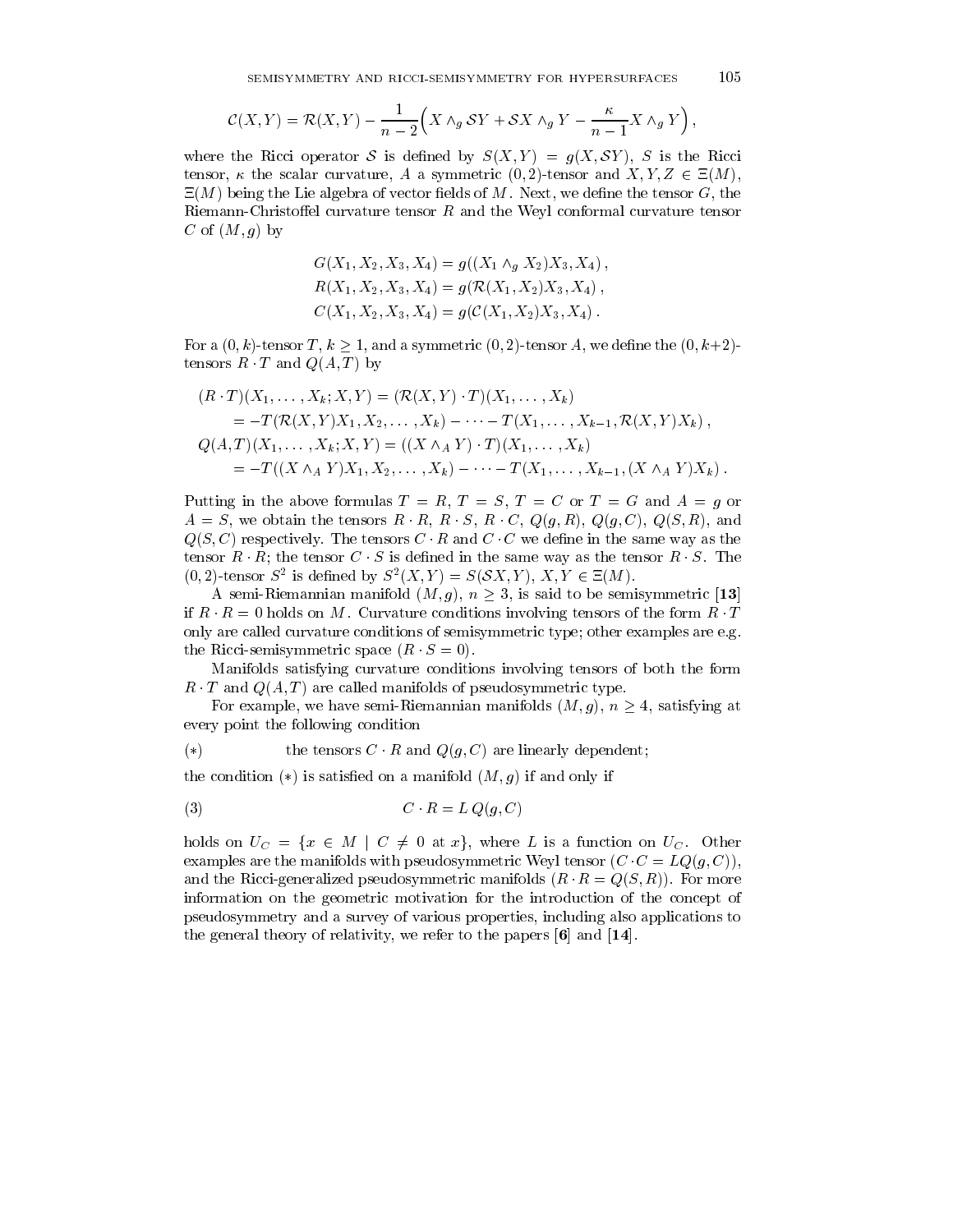### 3. Proof of the results

The proof of Theorem 3.1 follows from results established in Proposition 3.1 and Proposition 3.2 which we prove first. Whereas Theorem 3.1 applies to hypersurfaces of a semi-Euclidean space  $\mathbb{E}_s^{n+1}$ , Proposition 3.1 and Proposition 3.2 are more generally valid for semi-Riemannian manifolds sub jected to suitable additional conditions.

PROPOSITION 3.1. Let  $(M, g)$ ,  $n \geq 4$ , is a semi-Riemannian manifold satisfying  $C \ R = L Q(g, C)$  on  $U_C$ , then the following relation is satisfied on  $U_C$ :

$$
(4) \tC \cdot C = L Q(g, C).
$$

Moreover, on the set  $UC$ , we also have that

$$
(5) \tC \cdot S = 0,
$$

(6) 
$$
R \cdot S = \frac{1}{n-2} Q(g, D),
$$

where

(7) 
$$
D = S^2 - \frac{\kappa}{n-1} S.
$$

PROOF. The local components of the  $(0, 6)$ -tensor  $C \cdot R$  are given by

(8) 
$$
(C \cdot R)_{hijklm} = g^{pq} (R_{pijk} C_{qlilm} + R_{hpjk} C_{qilm} + R_{hipk} C_{qjlm} + R_{hijp} C_{qklm}).
$$
  
Contracting (8) with  $g^{ij}$  we get

Contracting  $(8)$  with  $g^{ij}$  we get  $\sim 100$ 

(9) 
$$
g^{ij}(C \cdot R)_{hijklm} = (C \cdot S)_{hklm}.
$$

Recall now that the local components of the  $(0, 6)$ -tensor  $Q(g, C)$  are given by

(10) 
$$
Q(g, C)_{hijklm} = g_{hl}C_{mijk} + g_{il}C_{hmjk} + g_{jl}C_{himk} + g_{kl}C_{hijm}
$$

$$
-g_{hm}C_{lijk} - g_{im}C_{hijk} - g_{jm}C_{hilk} - g_{km}C_{hijl}.
$$

Next, contracting the relation

(11) 
$$
(C \cdot R)_{hijklm} = L Q(g, C)_{hijklm}
$$

with  $g^{ij}$  and using (9) and the identity  $g^{ij}Q(g, C)_{hijklm} = 0$  we get (5). Substituting the expression for the components of the Weyl conformal curvature tensor

(12) 
$$
C_{hijk} = R_{hijk} - \frac{1}{n-2} (g_{hk}S_{ij} + g_{ij}S_{hk} - g_{hj}S_{ik} - g_{ik}S_{hj}) - \frac{\kappa}{(n-1)(n-2)} (g_{hk}g_{ij} - g_{hj}g_{ik})
$$

into (5) gives (6). Further, we note that the following identity holds on  $M$ 

$$
(C \cdot C)_{hijklm} = (C \cdot R)_{hkijlm}
$$
  
 
$$
-\frac{1}{n-2} (g_{ij}(C \cdot S)_{hklm} - g_{ik}(C \cdot S)_{hjlm} + g_{hk}(C \cdot S)_{ijlm} - g_{hj}(C \cdot S)_{iklm}),
$$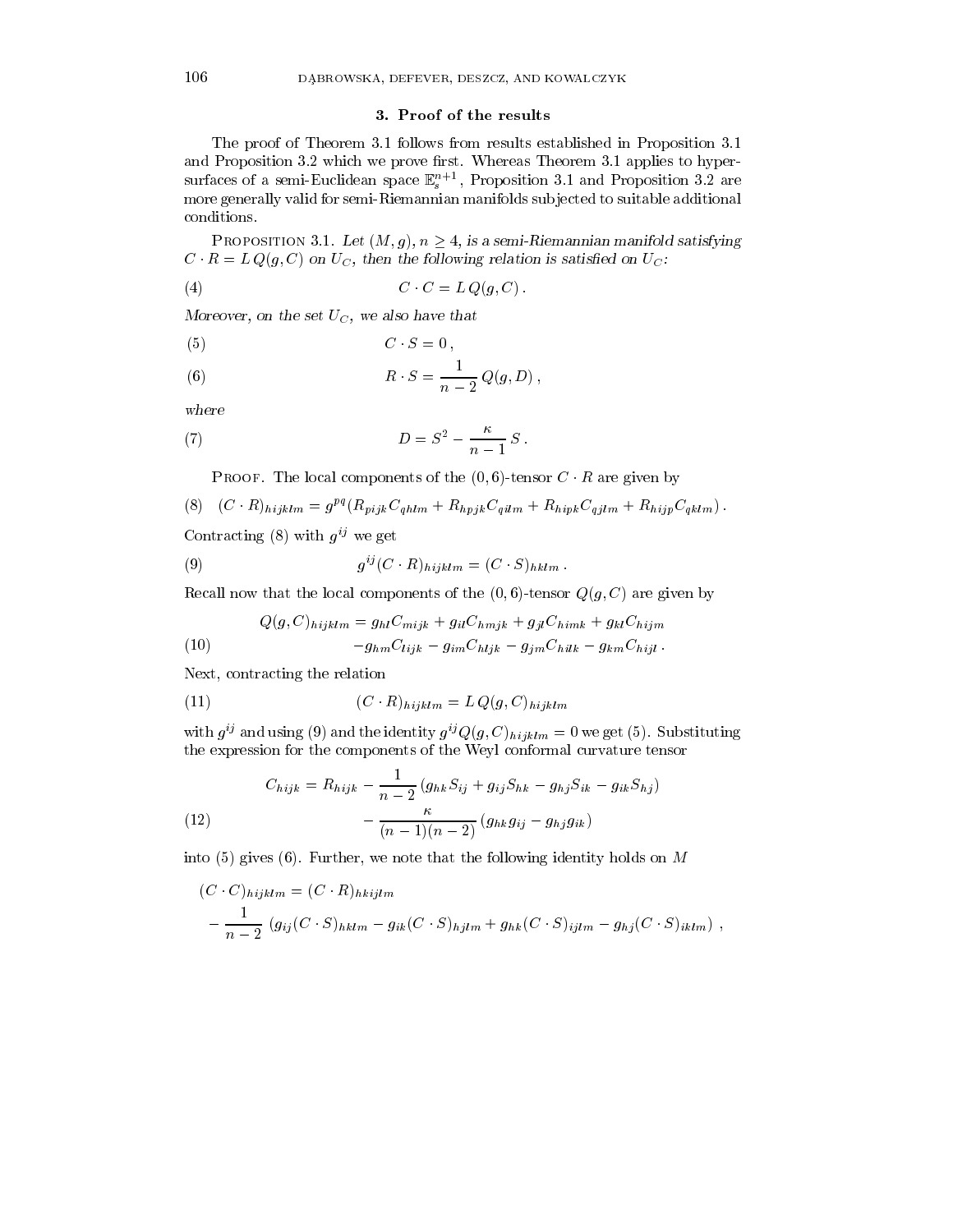(13) 
$$
(C \cdot R)_{hijklm} =
$$
  
\n
$$
(R \cdot R)_{hijklm} - \frac{1}{n-2} Q(S, R)_{hijklm} + \frac{\kappa}{(n-1)(n-2)} Q(g, R)_{hijklm}
$$
\n
$$
- \frac{1}{n-2} (g_{hl} A_{mijk} - g_{hm} A_{lijk} - g_{il} A_{mhjk} + g_{im} A_{lhjk}) + g_{jl} A_{mkhi} - g_{jlm} A_{lkhi} - g_{kl} A_{mjhi} + g_{km} A_{ljhi}),
$$
\n(14) 
$$
A_{mijk} = S_m^{\ p} R_{nik}.
$$

and  $S_m^p = g^{rp} S_{mr}$ . Applying in this (3) and (5), we obtain (4). This finishes the proof of Proposition 3.1.  $\Box$ 

 $A_{mijk} = \sum_{m} K_{pijk}$ 

Before proceeding, we derive a number of useful formulas which will find application in the next propositions; we organize them into the following lemma.

LEMMA 3.1. For a semi-Riemannian manifold  $(M, g)$ ,  $n \geq 4$ , satisfying  $C \cdot R =$  $L Q(g, C)$  on  $U_C$ , the following relations hold on  $U_C$ :

(15) 
$$
A_{hijk} + A_{ihjk} = \frac{1}{n-2} (g_{hj}D_{ik} + g_{ij}D_{hk} - g_{hk}D_{ij} - g_{ik}D_{hj}),
$$

(16) 
$$
g^{hm}Q(S,R)_{hijklm} = -A_{iljk} - \kappa R_{lijk} + S_{kl}S_{ij} - S_{jl}S_{ik},
$$

(17) 
$$
g^{hm}Q(g, C)_{hijklm} = -(n-1) C_{lijk},
$$

(18) 
$$
B_{ij} = S^{rs} R_{rijs} = -\frac{1}{n-2} (S_{ij}^2 - \kappa S_{ij}).
$$

where  $D_{ij}$  are the local components of the  $(0, 2)$ -tensor  $D$ , defined by (1).

PROOF. From (6), by (14), we get (15). Summing (15) cyclically in  $h, j, k$  we obtain

(19) 
$$
A_{hijk} + A_{jikh} + A_{kijh} = 0.
$$

Contracting now  $Q(S, R)$ <sub>hijklm</sub> and  $Q(g, C)$ <sub>hijklm</sub> with  $g$  and applying (19) we obtain (16) and (17), respectively. Furthermore, contracting (15) with  $g^{hk}$  and using (14) and  $S^{rs} = g^{rp} S_p^s$ , we get (18). This finishes the proof of Lemma 3.1.  $\Box$ 

PROPOSITION 3.2. Let  $(M, g)$ ,  $n \geq 4$ , be a semi-Riemannian manifold satisfying on the set  $U_C$  the conditions  $C \cap R = L \vee Q(g, C)$  and

 $\sim$ 

(20) 
$$
R \cdot R - Q(S, R) = L_2 Q(g, C),
$$

where L and  $E_2$  are functions on  $U_C$ , then the following relation holds on  $U_C$ .

$$
(21) \t\t R \t S = 0.
$$

Moreover, on the set  $U_C$ , we also have that

(22) (a) 
$$
S^2 = \frac{\kappa}{n-1} S
$$
, (b)  $tr(S^2) = \frac{\kappa^2}{n-1}$ .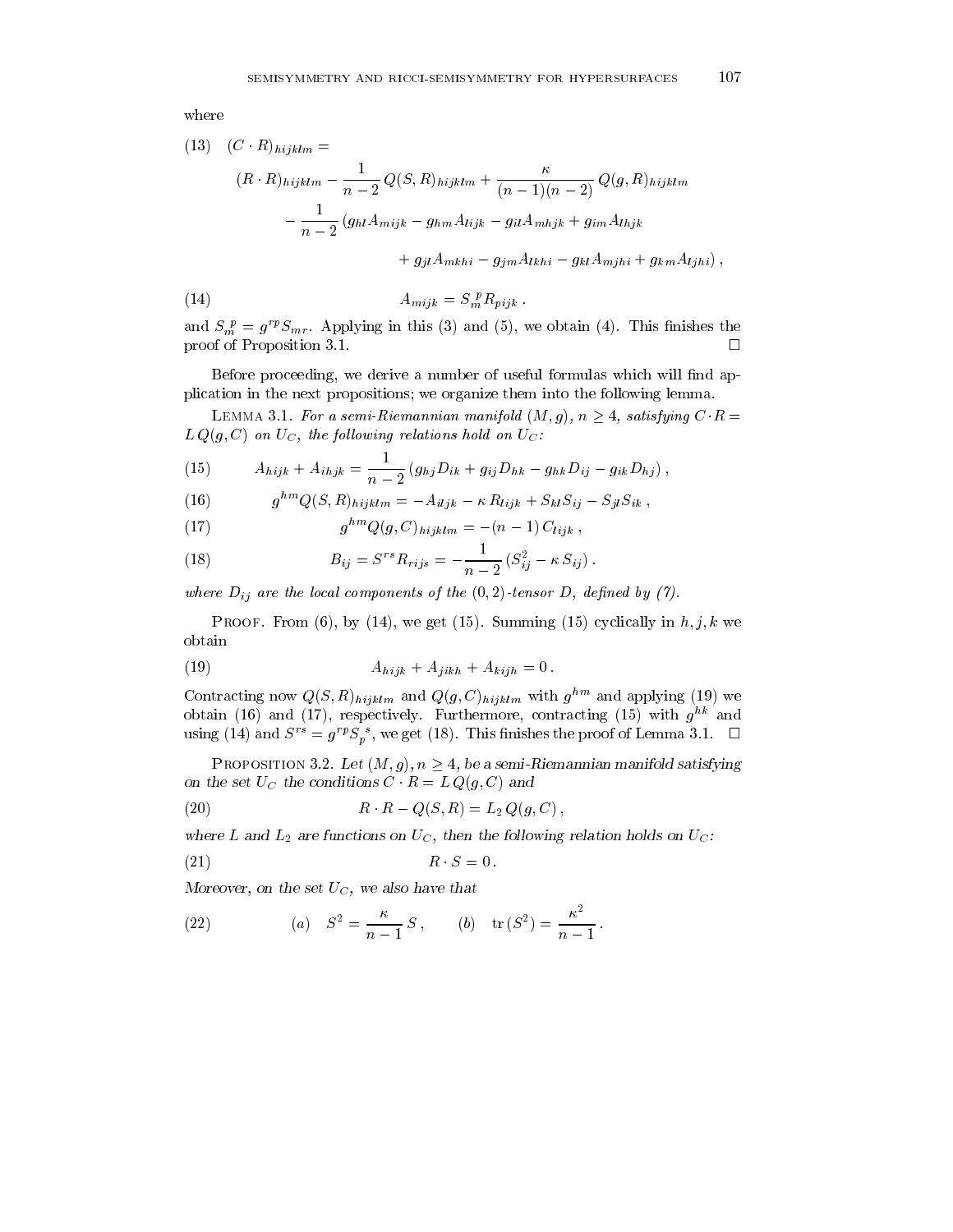PROOF. Applying in  $(13)$  the relations  $(3)$  and  $(20)$  we obtain

$$
-\frac{n-3}{n-2}Q(S,R)_{hijklm} = \frac{\kappa}{(n-1)(n-2)}Q(g,R)_{hijklm} + (L_2 - L)Q(g,C)_{hijklm}
$$

$$
-\frac{1}{n-2}(g_{hl}A_{mijk} - g_{hm}A_{lijk} - g_{il}A_{mhjk} + g_{im}A_{lhjk})
$$

$$
(23)
$$

$$
+g_{jl}A_{mkhi} - g_{jm}A_{lkhi} - g_{kl}A_{mjhi} + g_{km}A_{ljhi}).
$$

Contracting (23) with  $g^{hm}$  and using (16) and (17) we find

$$
(n-3) A_{i l j k} - (n-1) A_{l i j k} = -(n-2) \kappa R_{l i j k} - (n-1) (n-2) (L_2 - L) C_{l i j k}
$$
  
(24) 
$$
+ (n-3) (S_{l k} S_{i j} - S_{j l} S_{i k}) + \frac{\kappa}{n-1} (g_{l k} S_{i j} - g_{j l} S_{i k}) + g_{j l} B_{i k} - g_{k l} B_{i j},
$$

whence

(25) 
$$
(n-3) (A_{i1jk} + A_{lijk}) - 2(n-2) A_{lijk} = -(n-2)\kappa R_{lijk} - (n-2)(n-1)(L_2 - L) C_{lijk} + (n-3) (S_{lk}S_{ij} - S_{jl}S_{ik}) + \frac{\kappa}{n-1} (g_{lk}S_{ij} - g_{jl}S_{ik}) + g_{jl}B_{ik} - g_{hl}B_{ij}.
$$

This, in view of (15), turns into

$$
-2(n-2) A_{lijk} = -\frac{n-3}{n-2} Q(g, D)_{lijk} - (n-2)\kappa R_{lijk} - (n-2)(n-1)(L_2 - L) C_{lijk} + (n-3) (S_{lk}S_{ij} - S_{jl}S_{ik}) + \frac{\kappa}{n-1} (g_{lk}S_{ij} - g_{jl}S_{ik}) + g_{jl}B_{ik} - g_{hl}B_{ij} .
$$

From this, after symmetrization in  $l, i$ , it follows that

$$
-\frac{2}{n-2}Q(g,D) = -\frac{\kappa}{n-1}Q(g,S) + Q(g,B),
$$

which, by making use of (7) and (18) reduces to  $Q(g, D) = 0$ . Now (15) reduces to (21). Further, from (21) we get  $S^{-1}h_{rijs} = S_{ij}^{-1}$ . Comparing this with (18) we get  $(22)(a)$ , and consequently also  $(22)(b)$ . This finishes the proof of Proposition

THEOREM 3.1. Let M be a Ricci-semisymmetric hypersurface of a semi-Euclidean space  $\mathbb{E}_s^{n+1}$ ,  $n \geq 4$ . If  $C \cdot R = LQ(g, C)$  is satisfied on M then M is a semisymmetric manifold.

**PROOF.** It is well known that every hypersurface  $M$  of a semi-Riemannian space of constant curvature  $N^{n+1}(c)$ ,  $n \geq 4$ , fulfils a particular curvature condition of pseudosymmetric type [8]. More precisely,

(27) 
$$
R \cdot R - Q(S, R) = -\frac{n-2}{n(n+1)} \tilde{\kappa} Q(g, C)
$$

holds on  $M$ , where  $\tilde{\kappa}$  is the scalar of the ambient space. When the ambient space is a semi-Euclidean space  $\mathbb{E}_{s}^{n+1}$ ,  $n \geq 4$ , then the scalar curvature  $\tilde{\kappa} = 0$  and the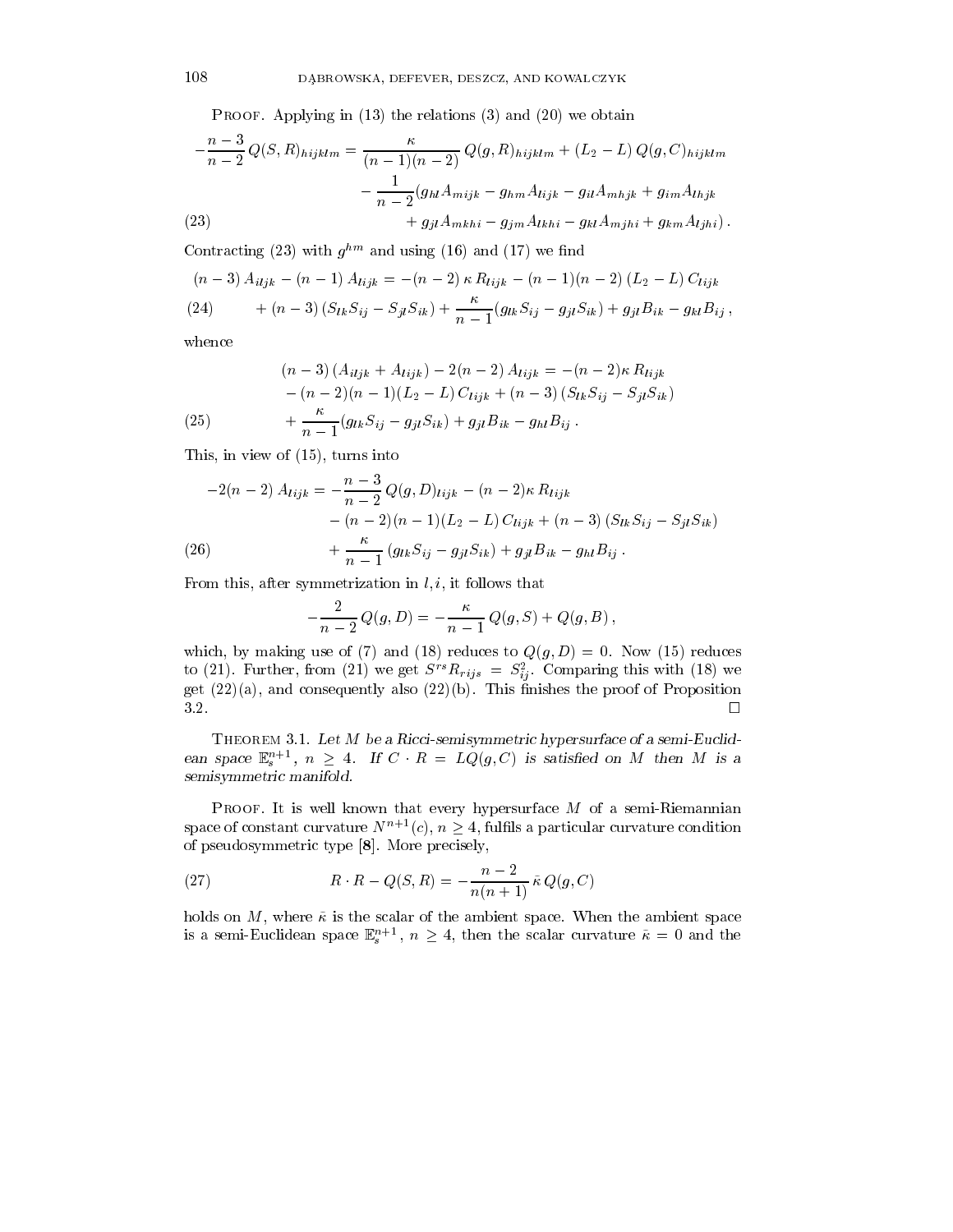hypersurface  $M$  fulfils

$$
(28) \t\t R \t R = Q(S, R).
$$

First, we deal now with the question on the subset  $U_C$  where  $C \neq 0$ . Applying Proposition 3.1 learns that the condition  $C \cdot C = LQ(g, C)$  holds on  $U_C$ . In view of (28), the assumptions of Proposition 3.2 are also satisfied; hence  $U_C$  is a Ricci-semisymmetric manifold. Following Theorem 4.1 of [5] a Ricci-semisymmetric hypersurface of a semi-Euclidean space which satisfies  $C \cdot C = LQ(g, C)$  is in fact semisymmetric; this establishes the result on the set  $U_C$ .

Next, we can remove the restriction  $C \neq 0$ . Indeed, it is well known that on every semi-Riemannian manifold  $(M, g)$ ,  $n \geq 4$ , the conditions:  $R \cdot R = 0$  and  $R \cdot S = 0$  are equivalent on the set where the Weyl conformal curvature vanishes. This finishes the proof of Theorem 3.1.  $\Box$ 

We now strengthen Theorem 3.1 by proving that the function  $L$  necessarilly has to vanish in the given circumstances. For the technicalities of the next proposition, we work on the set  $U = \{x \in M \mid C \neq 0 \text{ and } S \neq 0\}$ ; it will work out that this will not cause obstructions for the conclusion.

PROPOSITION 3.3. Let  $(M, g)$ ,  $n \geq 4$ , be a hypersurface of a semi-Euclidean space  $\mathbb{E}_s$  satisfying  $C \cdot R = L Q(g, C)$  on  $U_C$ , then the function L vanishes on U.

PROOF. Consider a point  $x \in U$  where the function L is nonzero. We note that (3) and (5) can be presented in the following form

(29) 
$$
(C \cdot R)_{hijklm} = L Q(g, C)_{hijklm},
$$

(30) 
$$
S_h{}^p C_{pijk} + S_i{}^p C_{phjk} = 0,
$$

respectively. From (29) we get

 $(C \cdot R)_{hijklp} S_m^F + (C \cdot R)_{hijkmp} S_l^F = L (Q(g, C)_{hijklp} S_m^F + Q(g, C)_{hijkmp} S_l^F)$ , which by making use of (8) and (30), reduces to

$$
Q(g, C)_{hijklp} S_m^p + Q(g, C)_{hijkmp} S_l^p = 0.
$$

From this, by a application of  $(5)$  and  $(10)$ , we get

$$
S_{hl}C_{mijk} + S_{il}C_{hmjk} + S_{jl}C_{himk} + S_{kl}C_{hijm}
$$
  
+  $S_{hm}C_{lijk} + S_{im}C_{hijk} + S_{jm}C_{hilk} + S_{km}C_{hijl}$   
-  $g_{hm}S_l^P C_{pijk} + g_{im}S_l^P C_{phjk} - g_{jm}S_l^P C_{pkhi} + g_{km}S_l^P C_{pjhi}$   
(31) -  $g_{hl}S_m^P C_{pijk} + g_{il}S_m^P C_{phjk} - g_{jl}S_m^P C_{pkhi} + g_{kl}S_m^P C_{pjhi} = 0$ .

Further, from (30) it follows that

 $S^{pq}C_{hpqk} = 0$  and  $S_h^{\ \ k}C_{pijk} + S_i^{\ \ k}C_{pikh} + S_k^{\ \ k}C_{pijl} = 0$ . (32) Furthermore, using (12) and (22), we get

(33) 
$$
S_h^{\ p} C_{pijk} = S_h^{\ p} R_{pijk} - \frac{1}{n-2} \left( S_{hk} S_{ij} - S_{hj} S_{ik} \right).
$$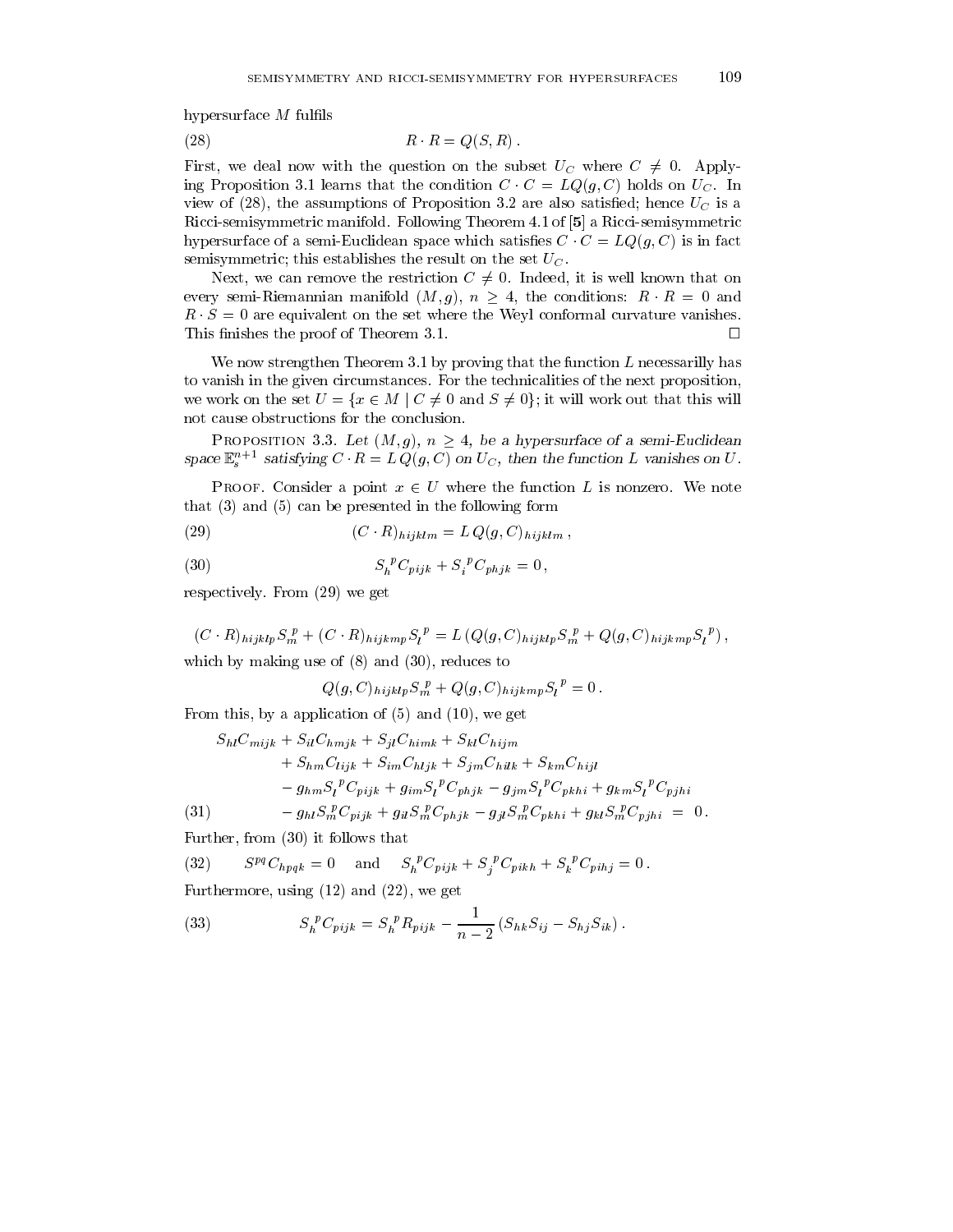Contracting now (31) with  $g^{th}$  and applying (30) and (32) we find

(34) 
$$
S_m^{\ P}C_{pijk} = \frac{\kappa}{n} C_{mijk} ,
$$

which, by transvection with  $S_h$  and making use of (22), yields

$$
\kappa S_h^{\ p} C_{pijk} = 0.
$$

From (34) and (35) it follows that

$$
\kappa = 0,
$$

holds at  $x$ . Now  $(33)$  reduces to

(37) 
$$
S_h^{\ p} R_{pijk} = \frac{1}{n-2} \left( S_{hk} S_{ij} - S_{hj} S_{ik} \right).
$$

Using  $(18)$  and  $(22)$ , and in view of  $(36)$ , we get

$$
-B_{ij} = \frac{1}{n-2} S_{ij}^2 = \frac{\text{tr}(S^2)}{n(n-2)} g_{ij} = 0.
$$

Since  $L_2 = 0$ , and in view of (36), (26) therefore reduces to

(38) 
$$
A_{lijk} = -\frac{n-1}{2}LC_{lijk} - \frac{n-3}{2(n-2)}(S_{ij}S_{lk} - S_{lj}S_{ik}).
$$

Next, comparing the right sides of (37) and (38) we obtain

(39) 
$$
S_{hk}S_{ij} - S_{hj}S_{ik} = -(n-2)L C_{hijk}.
$$

From this we obtain

$$
S_{ij}(R \cdot S)_{hklm} + S_{hk}(R \cdot S)_{ijlm} - S_{ik}(R \cdot S)_{hjlm} - S_{hj}(R \cdot S)_{iklm}
$$
  
= -(n-2) L (R \cdot C)\_{hijklm},

which, by making use of (4) and (21), implies  $L^2Q(g, C) = 0$ . Since  $Q(g, C)$  is nonzero at x, the last equality implies that  $L = 0$ . This finishes the proof of Proposition 3.3.

Since at points where  $C = 0$ ,  $R \cdot S = 0$  is always equivalent to  $R \cdot R = 0$ , and since at points where  $S = 0$ ,  $C \cdot R = 0$  implies  $R \cdot R = 0$ , Theorem 3.1 together with Proposition 3.3 give

THEOREM 3.2. Let M be a Ricci-semisymmetric hypersurface of a semi-Euclidean space  $\mathbb{E}_s^{n+1}$ ,  $n \geq 4$ . If  $C \cdot R = 0$  is satisfied on M then M is a semisymmetric manifold.

Since semisymmetry always implies Ricci-semisymmetry, this leads to Theorem 1.1 as formulated in the Introduction.

Finally, we present an example of a semisymmetric hypersurface satisfying  $C \cdot R = 0.$